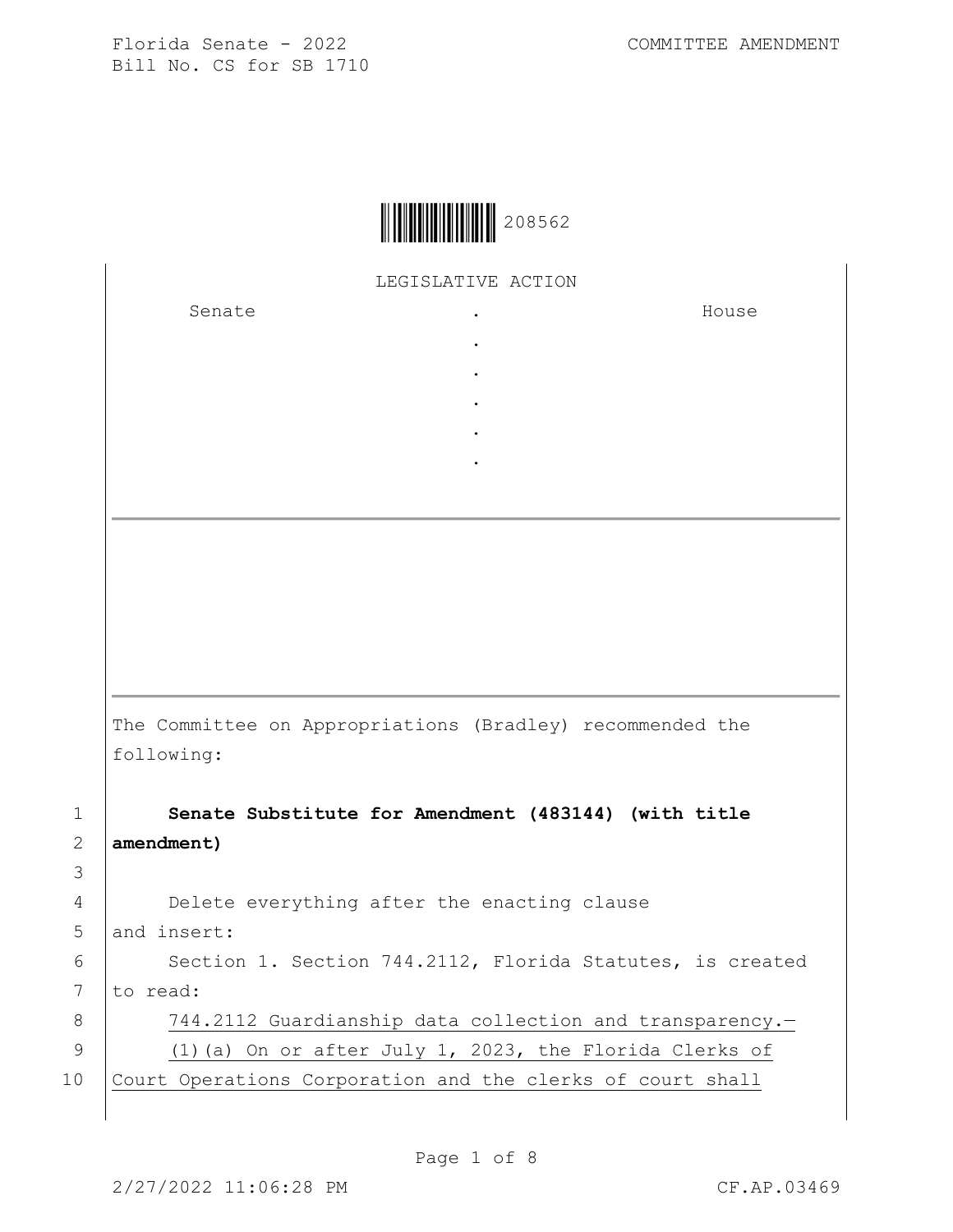Ì208562-Î208562

| 11 | establish a statewide database of guardianship information to    |
|----|------------------------------------------------------------------|
| 12 | facilitate improving court oversight of guardianship cases. The  |
| 13 | database must meet interoperability standards defined by the     |
| 14 | Florida Courts Technology Commission, such that each circuit     |
| 15 | court can easily access the data for regular use in judicial     |
| 16 | proceedings under this chapter. The database must include, at a  |
| 17 | minimum, all of the following:                                   |
| 18 | 1. The status of each professional quardian's bond and           |
| 19 | registration data.                                               |
| 20 | 2. Substantiated disciplinary data of each professional          |
| 21 | guardian provided by the Office of Public and Professional       |
| 22 | Guardians and the grounds for such discipline.                   |
| 23 | 3. Information regarding the status of each guardian's           |
| 24 | compliance with the statutory qualifications for guardianship.   |
| 25 | 4. The status of statutorily required annual registrations       |
| 26 | for the professional guardian as required by s. 744.2002(2) and  |
| 27 | the status of reports and submissions statutorily required under |
| 28 | chapter 744.                                                     |
| 29 | 5. The number of wards served by each guardian, by ward          |
| 30 | county of residence.                                             |
| 31 | (b) The database must be searchable by, at a minimum, the        |
| 32 | name of the petitioner, ward, guardian, guardian advocate, and   |
| 33 | legal counsel for all parties; the demographic information of    |
| 34 | the ward; the quardian's location; the name of the judge and     |
| 35 | circuit in which the case is brought; and the number of wards    |
| 36 | served by each guardian, by ward county of residence. The        |
| 37 | database must have the ability to generate statewide and         |
| 38 | circuit-level statistical data to provide assistance to the      |
| 39 | courts.                                                          |
|    |                                                                  |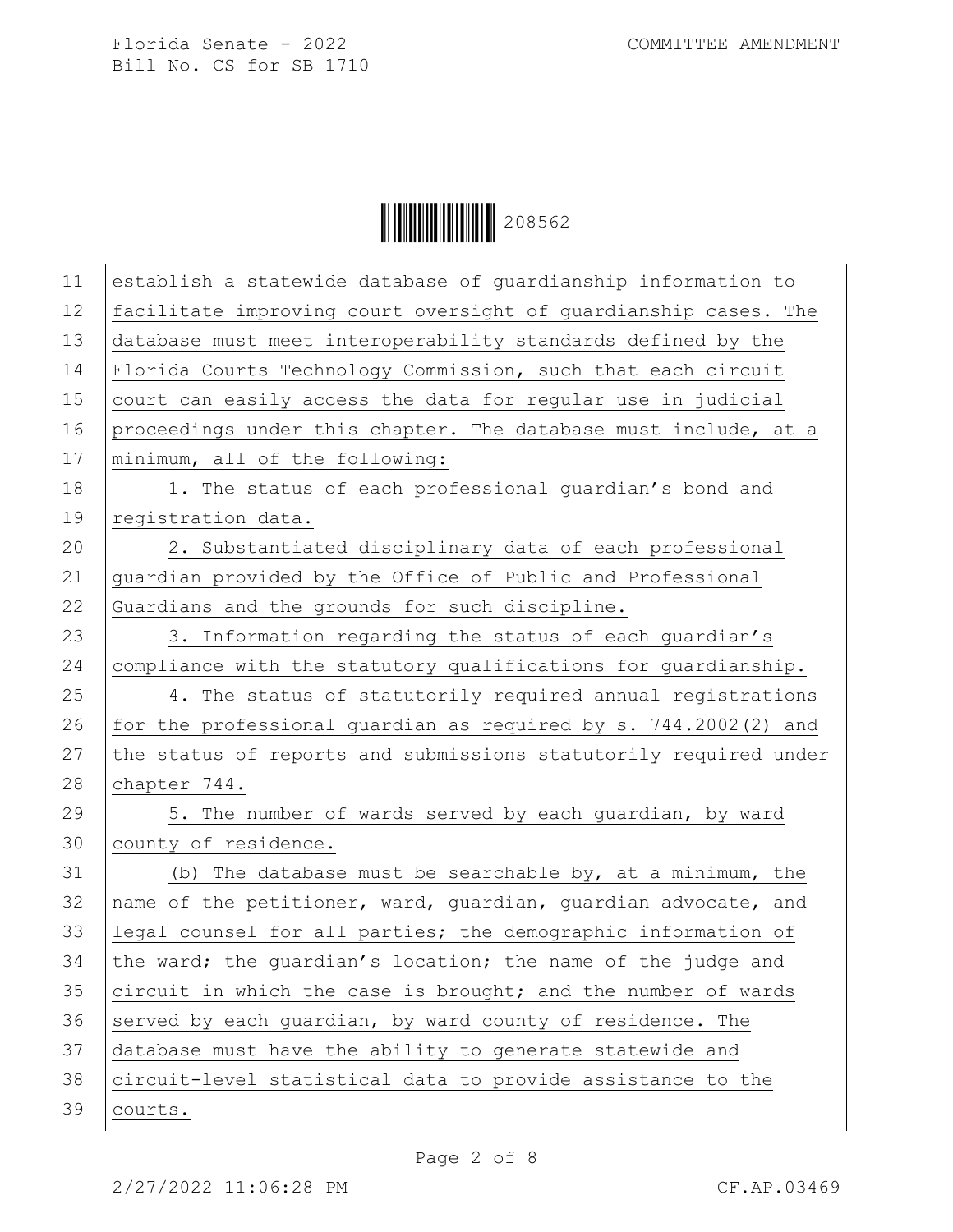$\|$  $\|$  $\|$  $\|$  $\|$  $\|$  $\|$  $208562$ 

40 (c) The database established under this subsection must be accessible only by members of the judiciary and their direct 42 staff. The database must restrict access to that information needed to perform an individual court personnel's duties, but in no way restrict access by judges and magistrates. (2) On or after July 1, 2023, the Florida Clerks of Court Operations Corporation shall also establish a publicly accessible webpage to facilitate improving transparency of 48 quardianship cases to the public. (a) The Florida Clerks of Court Operations Corporation must generate monthly reports of statewide, circuit-level, and county-level statistical data to provide assistance to the 52 courts and the Department of Elderly Affairs, and transparency 53 to the public and policymakers, regarding the state's guardianship system. Such data reports must include only aggregated and deidentified data and must be published on the 56 | webpage established under this subsection. (b) The webpage established under this subsection must include a database that is accessible to and searchable by the public. The database must be searchable by the name of a professional guardian to view current data regarding the number 61 of wards served by that quardian, the counties of residence of 62 such wards, and whether the wards are under limited or plenary 63 guardianships. Such search may not allow access to personal identifying information of wards. (3) The Office of Public and Professional Guardians is directed to share professional guardian registration and disciplinary action data for the purposes of this section.

68 (4) In addition to the reports required under paragraph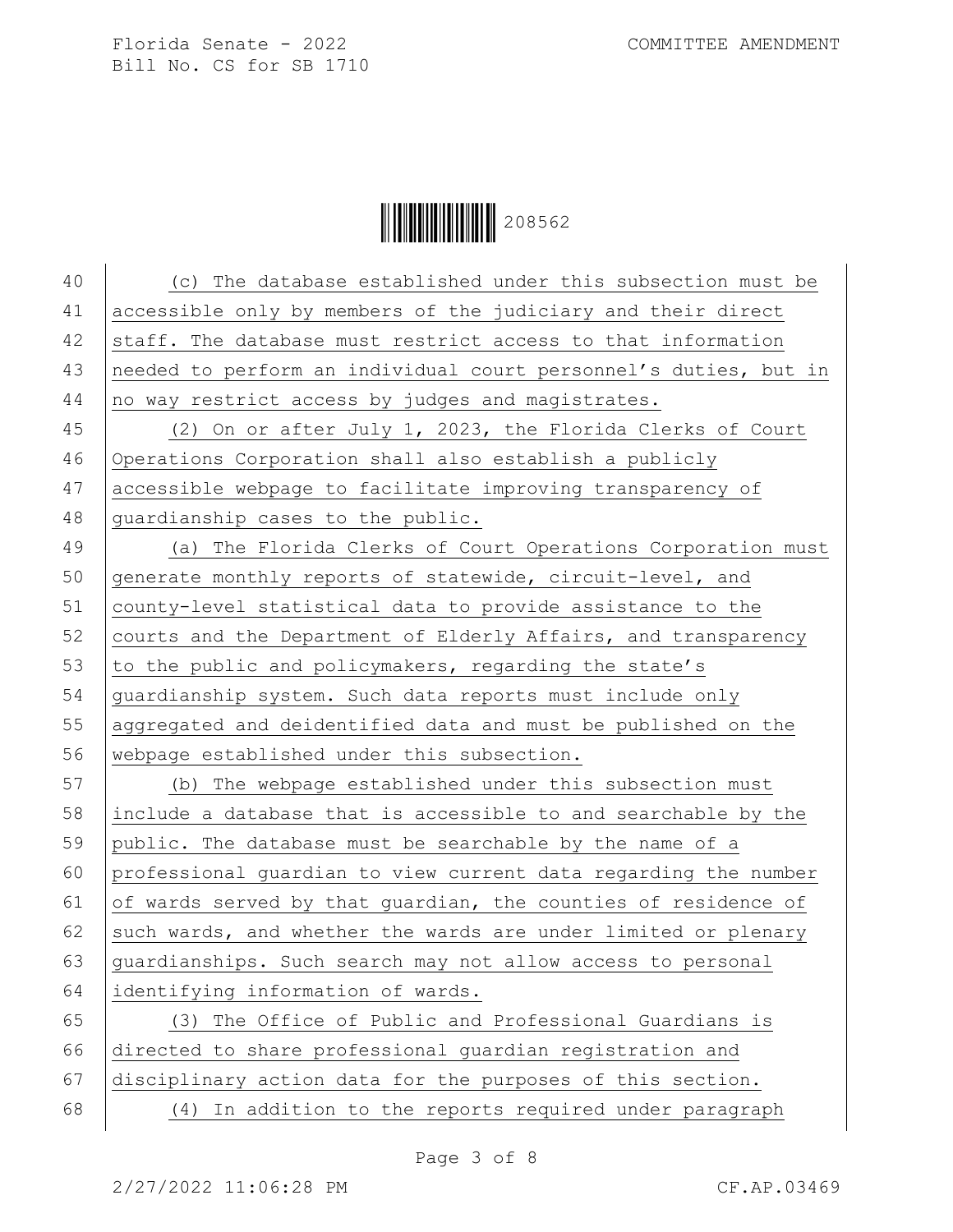## $\|$  $\|$  $\|$  $\|$  $\|$  $\|$  $\|$  $\|$  $208562$

69  $(2)$  (a), the Florida Clerks of Court Operations Corporation must 70 also generate reports using information in the databases 71 established under subsection (1) or subsection (2) at the 72 request of the Legislature, the judiciary, or the Department of 73 Elderly Affairs. 74 (5)(a) By January 1, 2023, the Florida Clerks of Court 75 Operations Corporation must provide the President of the Senate 76 and the Speaker of the House of Representatives with a proposed 77 list of specific data elements for inclusion in a database 78 established pursuant to subsection (1) for regular judicial use. 79 Additionally, the Florida Clerks of Court Operations Corporation 80 | must provide a proposed list of relevant data elements that may 81 be considered for inclusion, in addition to those enumerated in 82 paragraph (2)(b), in a publicly accessible and searchable 83 database to be used for providing enhanced transparency of the 84 state's quardianship cases to the public. Any data elements 85 recommended for inclusion in the publicly searchable database 86 must be established in a manner that ensures confidentiality of 87 | ward information. 88 (b) To develop the proposed lists of data points, the 89 | Florida Clerks of Court Operations Corporation shall engage with 90 stakeholders, including, but not limited to, judicial officers 91 and magistrates who handle guardianship and probate matters; the 92 | Florida State Guardianship Association; the Elder Law Section of 93 The Florida Bar; the Real Property, Probate, and Trust Law 94 Section of The Florida Bar; and the Department of Elderly 95 Affairs, to obtain feedback for use in the development of 96 specific data elements for any databases established in 97 accordance with this section. The Florida Clerks of Court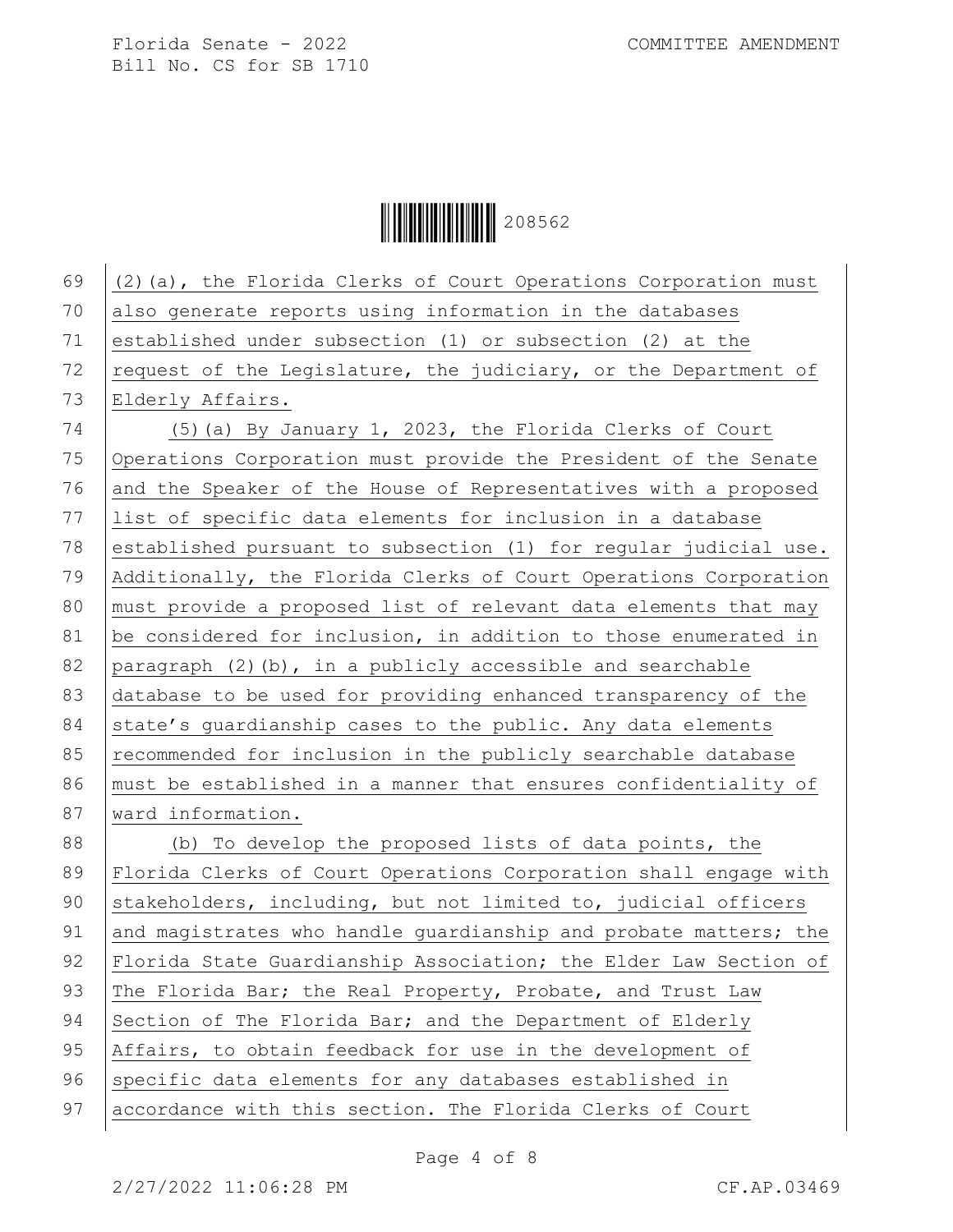$\|$  $\|$  $\|$  $\|$  $\|$  $\|$  $\|$  $208562$ 

98 Operations Corporation must collaborate with the Office of the 99 State Courts Administrator and the clerks of the court through 100 the Florida Courts Technology Commission to implement the data 101 elements and databases to achieve interoperability. 102 (6)(a) Beginning July 1, 2024, and annually thereafter 103 through July 1, 2027, the Florida Clerks of Court Operations 104 Corporation shall compile data maintained in the database that 105 has been collected from the clerks of court and the Department 106 of Elderly Affairs and submit such data to the Office of Program 107 Policy Analysis and Government Accountability (OPPAGA). 108 (b) OPPAGA shall analyze the consolidated data compiled in

109 accordance with paragraph (a) to evaluate trends in the use of 110 quardianships in this state and conduct a comparative analysis 111 of guardianship laws in other states. In conducting the 112 analysis, OPPAGA shall consult with the Office of State Courts 113 Administrator, the Clerks of Court Operations Corporation, the 114 clerks of the court, and the Department of Elderly Affairs. 115 OPPAGA shall submit a report containing findings and 116 recommendations to the Governor, the President of the Senate, 117 and the Speaker of the House of Representatives by October 15, 118 2024, and annually thereafter through October 15, 2027.

119 (c) The data compiled and reported under paragraphs (a) and 120  $\vert$  (b) must be produced in a statewide, circuit-level, and county-121 | level statistical format. Such reports must include only 122 aggregated and deidentified data. Further, the reports provided 123 under paragraphs (a) and (b) may not contain personal 124 identifying information of wards.

125 Section 2. Subsection (7) is added to section 744.2001, 126 Florida Statutes, to read: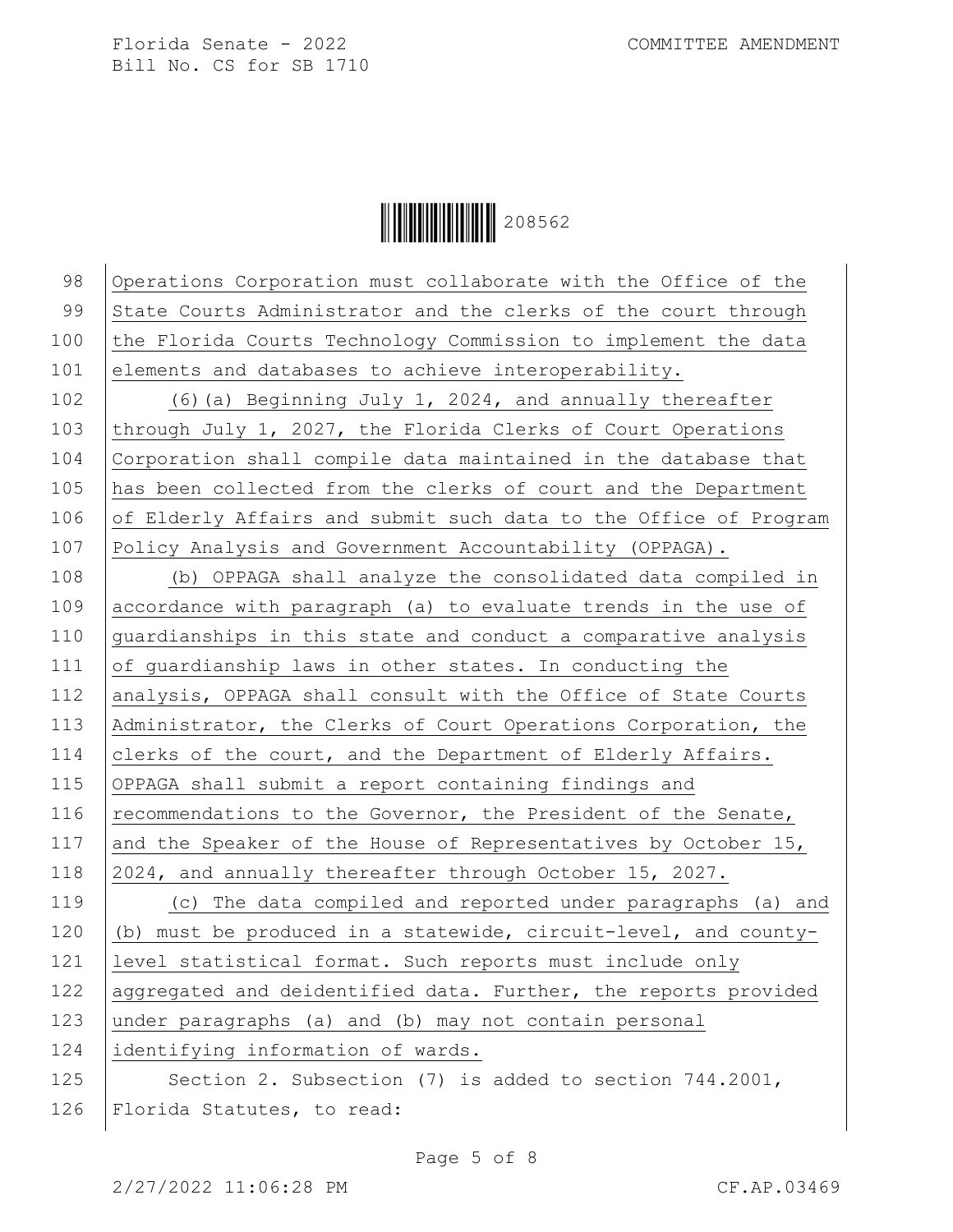## $\|$  $\|$  $\|$  $\|$  $\|$  $\|$  $208562$

127 744.2001 Office of Public and Professional Guardians. - There 128 is created the Office of Public and Professional Guardians 129 within the Department of Elderly Affairs. 130 (7) The Office of Public and Professional Guardians shall 131 publish on its website a profile of each registered professional 132 quardian. The profiles must be accessible and searchable by the 133 public and must include, at a minimum, the guardian's name and 134 business address, whether the quardian meets the education and 135 | bonding requirements under s. 744.2003, the number and type of 136 substantiated complaints against the professional quardian, and 137 any disciplinary actions taken by the Department of Elderly 138 Affairs against the guardian. The Department of Elderly Affairs 139 may adopt rules necessary to implement this subsection. 140 Section 3. For the 2022-2023 fiscal year, the sum of 141  $\frac{1}{2}$ ,400,000 in nonrecurring funds is appropriated from the 142 General Revenue Fund to the Justice Administrative Commission 143 for distribution to the Florida Clerks of Court Operations 144 Corporation for the purpose of implementing this act. 145 Section 4. For the 2022-2023 fiscal year, the sums of 146  $\frac{146}{140}$ ,000 in recurring funds and \$300,000 in nonrecurring funds 147 are appropriated from the General Revenue Fund to the Department 148  $\vert$  of Elderly Affairs for the purpose of implementing this act. 149 Section 5. This act shall take effect July 1, 2022. 150 ================= T I T L E A M E N D M E N T ================ 151 | And the title is amended as follows: 152 **Delete everything before the enacting clause** 153 and insert: 154 A bill to be entitled 155 An act relating to guardianship data transparency;

Page 6 of 8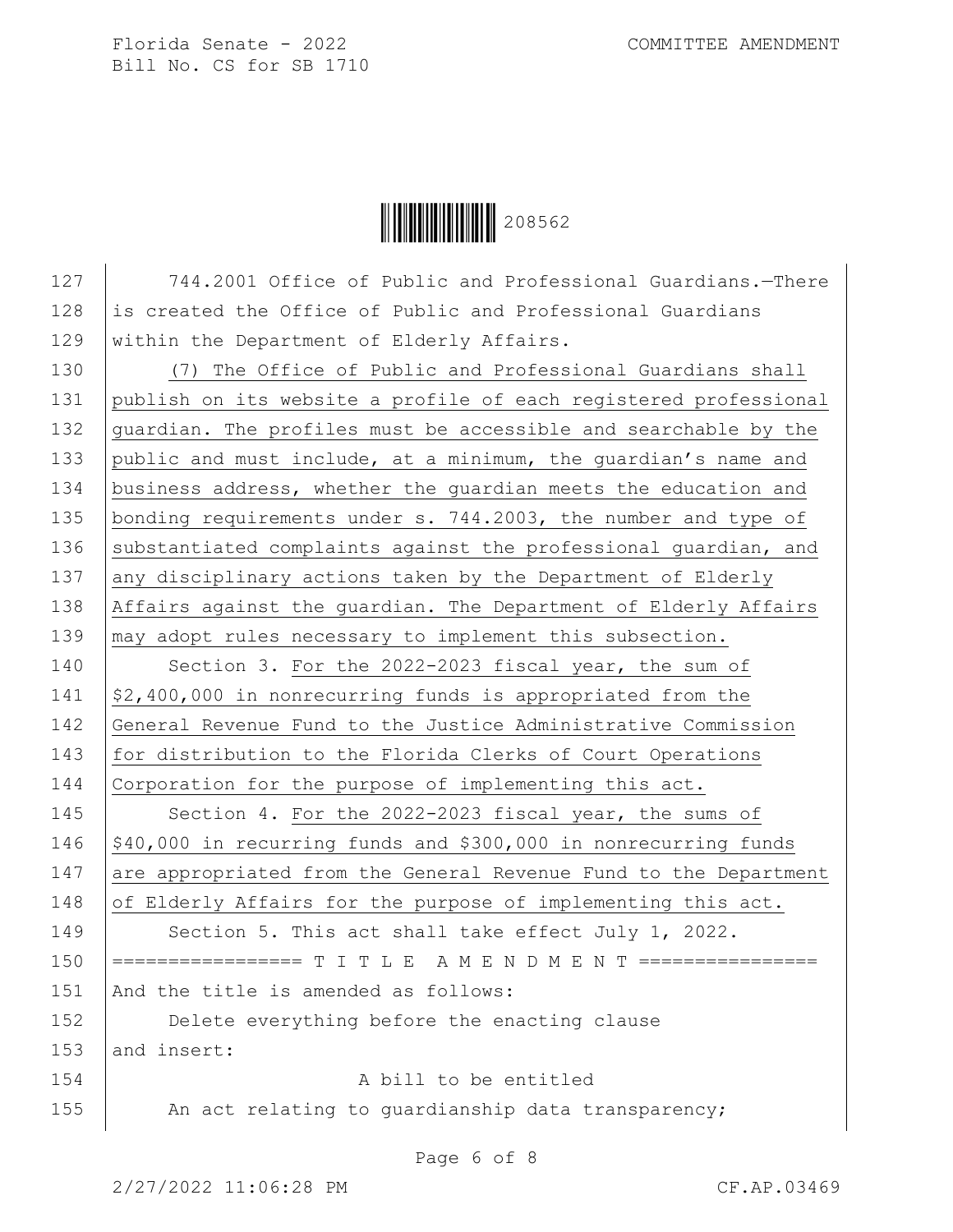

156 creating s. 744.2112, F.S.; requiring the Florida 157 Clerks of Court Operations Corporation and the clerks 158 of court to establish a statewide database of 159 quardianship data on or after a certain date; 160 specifying requirements for the database; specifying 161 database access restrictions; requiring the 162 corporation and clerks of court to establish a webpage 163 for certain purposes on or after a specified date; 164 requiring the corporation to generate certain monthly 165 Teports; requiring that the webpage include a database 166 meeting certain requirements; requiring the Office of 167 **Public and Professional Guardians to share certain** 168 data; requiring the corporation to generate certain 169 Teports at the request of certain entities; requiring 170 the corporation to provide the Legislature with 171 certain lists by a specified date; providing 172 requirements for the corporation in developing such 173 | lists and in implementing data elements and databases; 174 requiring the corporation to annually compile and 175 submit certain data to the Office of Program Policy 176 | Analysis and Government Accountability (OPPAGA); 177 equiring OPPAGA to conduct a certain analysis and 178 submit annual reports to the Governor and the 179 | Legislature; specifying requirements for certain data 180 and reports; amending s. 744.2001, F.S.; requiring the 181 Office of Public and Professional Guardians to publish 182 | profiles of registered professional guardians on its 183 website; specifying requirements for the profiles; 184 | authorizing the Department of Elderly Affairs to adopt